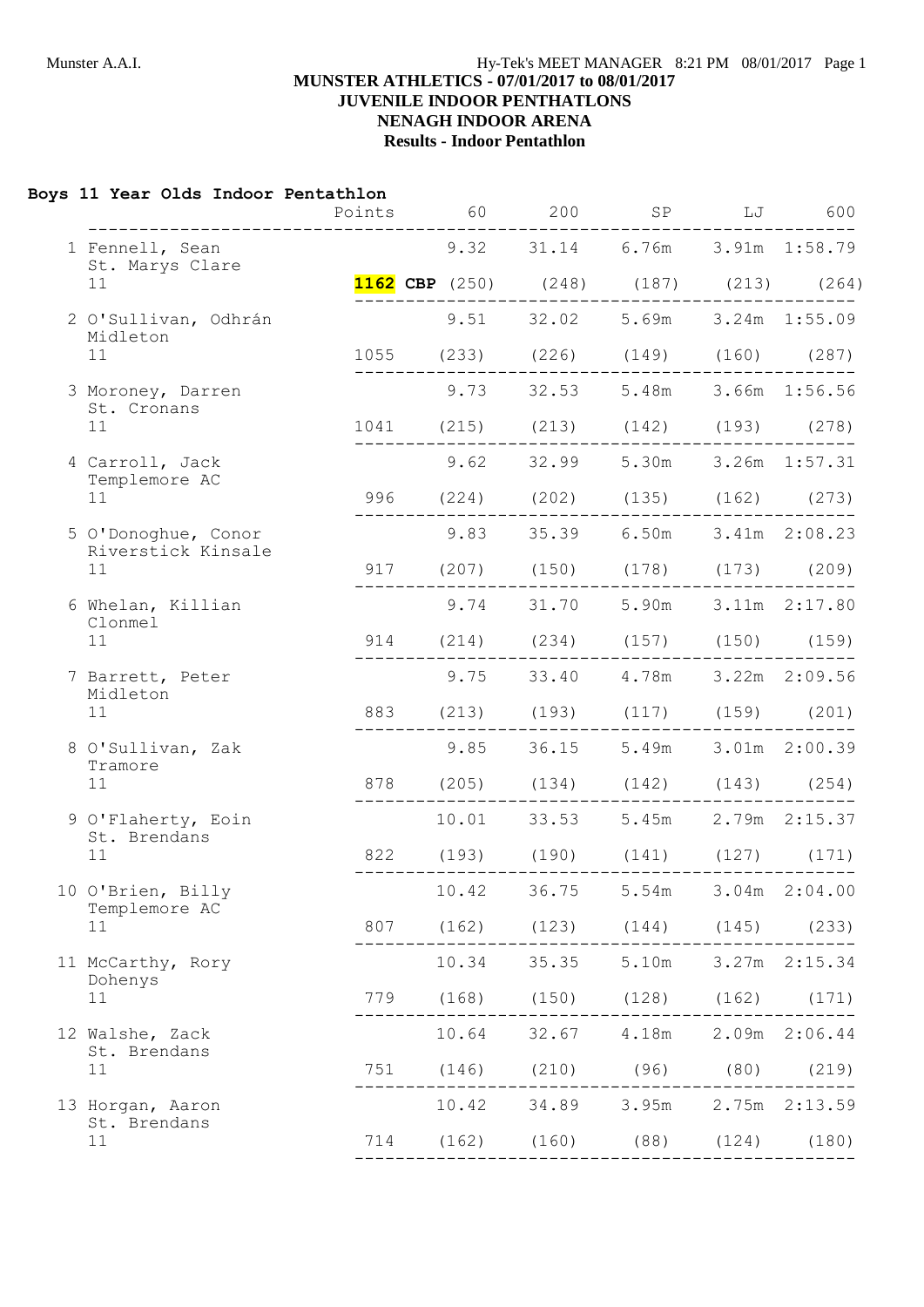## **....Boys 11 Year Olds Indoor Pentathlon**

|  | 14 Doran, Roy<br>Templemore AC   |     | 10.83 | 34.79 | 4.38m |       | $2.56m$ $2:17.10$ |
|--|----------------------------------|-----|-------|-------|-------|-------|-------------------|
|  | 11                               | 673 | (134) | (162) | (103) | (111) | (163)             |
|  | 15 Southern, Marcus<br>Dooneen   |     | 10.43 | 36.02 | 3.90m | 2.90m | 2:20.70           |
|  | 11                               | 664 | (161) | (137) | (86)  | (135) | (145)             |
|  | 16 Buckley, Ben<br>Templemore AC |     | 10.50 | 37.38 | 3.72m |       | $2.67m$ $2:16.45$ |
|  | 11                               | 631 | (156) | (111) | (80)  | (118) | (166)             |
|  |                                  |     |       |       |       |       |                   |

## **Boys 12 Indoor Pentathlon**

|                                           | Points | 60                                            | SP                  | HJ                              | LJ | 800 |
|-------------------------------------------|--------|-----------------------------------------------|---------------------|---------------------------------|----|-----|
| 1 Murphy, Johnny<br>Liscarroll            |        |                                               |                     | 9.16 6.42m 1.27m 3.66m 1:51.60  |    |     |
| 12                                        |        | <b>1195 CPB</b> (264) (175) (253) (193) (310) |                     |                                 |    |     |
| 2 Cashman, John<br>Leevale                |        |                                               |                     | 8.95 6.93m 1.18m 3.58m 2:06.59  |    |     |
| $12 \overline{ }$                         |        | 1370 (283) (194) (217) (187) (489)            | . _ _ _ _ _ _ _ _ _ |                                 |    |     |
| 3 McCutcheon, Alan<br>Dooneen             |        | 9.68 5.69m 1.24m 3.45m 1:54.53                |                     |                                 |    |     |
| 12                                        |        | 1352 (219) (149) (241) (176) (567)            |                     |                                 |    |     |
| 4 Breen, Sean<br>St. Cronans              |        |                                               |                     | 9.85 5.46m 1.21m 3.86m 1:56.21  |    |     |
| 12                                        |        | 1339 (205) (141) (229) (209) (555)            |                     |                                 |    |     |
| 5 Nagle, Paddy<br>St. Cronans             |        | 10.17 6.63m 1.27m 3.37m 2:00.46               |                     |                                 |    |     |
| 12                                        |        | 1314 (180) (183) (253) (170) (528)            |                     |                                 |    |     |
| 6 O'Callaghan, Joey<br>Riverstick Kinsale |        | 10.21                                         |                     | 6.05m 1.00m 3.04m 2:06.02       |    |     |
| 12                                        |        | 1125 (177) (162) (149) (145) (492)            |                     |                                 |    |     |
| 7 O'Regan, Oisin<br>An Riocht             |        |                                               |                     | 9.77 5.28m 1.10m 3.30m 2:23.67  |    |     |
| 12                                        |        | 1086 (212) (135) (186) (165) (388)            |                     |                                 |    |     |
| 8 O'Flaherty, Tom<br>St. Brendans         |        | 10.67 5.41m 1.05m 2.51m 2:04.85               |                     |                                 |    |     |
| 12                                        |        | 1057 (144) (139) (167) (107) (500)            |                     |                                 |    |     |
| 9 O'Carroll, Ross                         |        |                                               |                     | 10.23 4.51m 1.05m 3.16m 2:14.68 |    |     |
| Dooneen<br>12 <sup>°</sup>                |        | 1044 (176) (107) (167) (154) (440)            |                     |                                 |    |     |
| 10 Burke, Cormac                          |        | 10.94 5.50m 1.00m 2.64m 2:23.70               |                     |                                 |    |     |
| Moyne<br>12                               |        | 921 (126) (142) (149) (116) (388)             |                     |                                 |    |     |
|                                           |        |                                               |                     |                                 |    |     |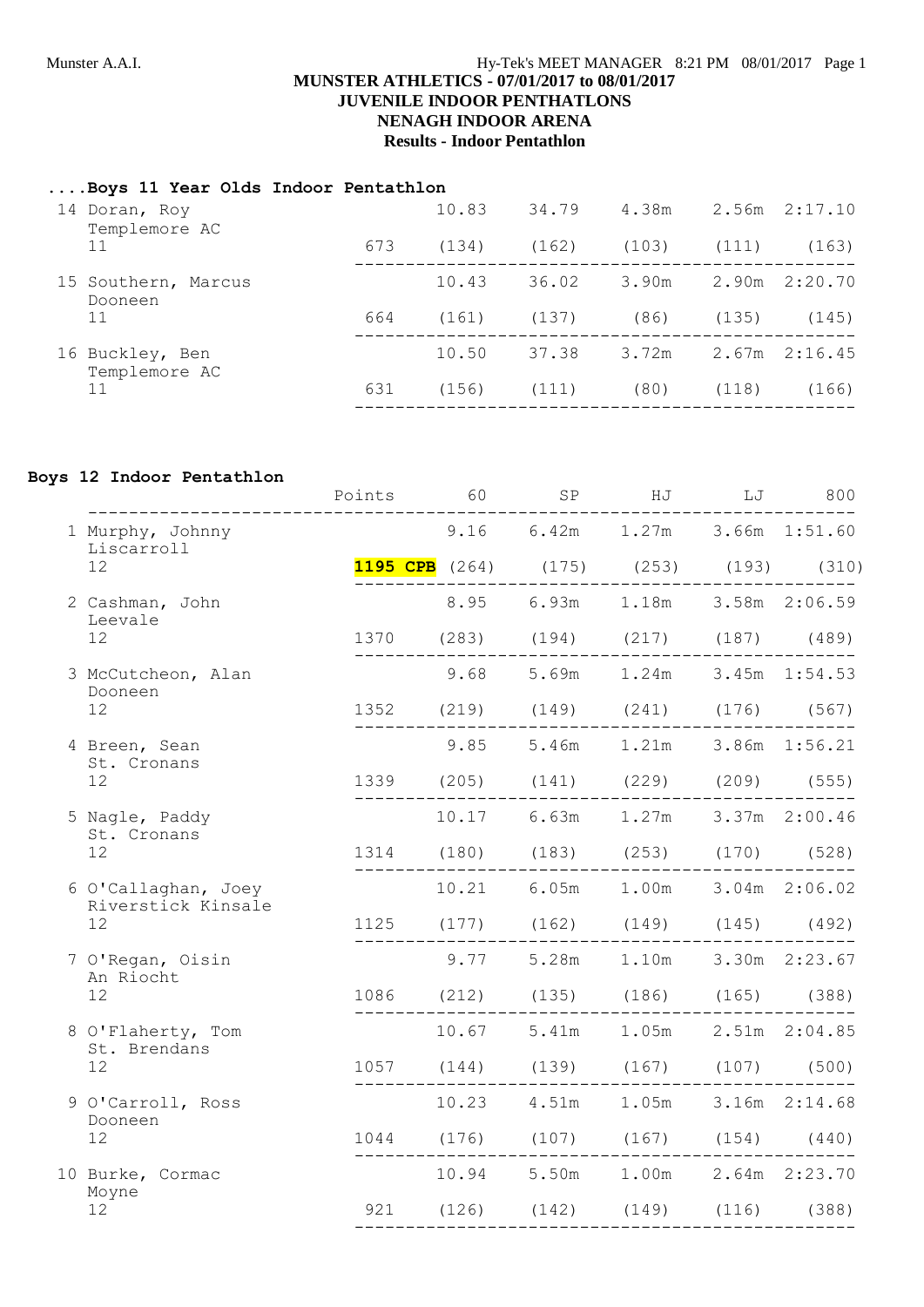## **Boys 13 Indoor Pentathlon**

|                                   | Points | 60H | SP                                     | LJ | HJ | 800 |
|-----------------------------------|--------|-----|----------------------------------------|----|----|-----|
| 1 Ettoh, Kyle<br>Leevale          |        |     | 10.14 7.31m 4.59m <b>1.54m</b> 2:44.69 |    |    |     |
| 13                                |        |     | 1482 (356) (207) (272) (368) (279)     |    |    |     |
| 2 Alamu, George<br>Midleton       |        |     | 10.38 9.85m 4.20m 1.34m 2:52.43        |    |    |     |
| 13                                |        |     | 1401 (339) (300) (238) (281) (243)     |    |    |     |
| 3 Halley, Tom<br>Tramore          |        |     | 11.84 9.14m 3.83m 1.25m 2:47.69        |    |    |     |
| 13                                |        |     | 1230 (239) (274) (207) (245) (265)     |    |    |     |
| 4 Bergin, Killian                 |        |     | 12.12 7.20m 3.94m 1.25m 2:45.78        |    |    |     |
| Templemore AC<br>13               |        |     | 1160 (222) (203) (216) (245) (274)     |    |    |     |
| 5 Carroll, Dylan<br>Templemore AC |        |     | 11.25 6.60m 3.70m 1.25m 2:51.68        |    |    |     |
| 13                                |        |     | 1147 (278) (182) (196) (245) (246)     |    |    |     |
| 6 Walsh, Conor<br>Tramore         |        |     | 11.28 6.66m 3.92m 1.37m 3:08.07        |    |    |     |
| 13                                |        |     | 1146 (276) (184) (214) (294) (178)     |    |    |     |
| 7 Kiely, Ben<br>Tramore           |        |     | 11.81 5.50m 3.33m 1.15m 2:48.32        |    |    |     |
| 13                                |        |     | 1017 (241) (142) (167) (205) (262)     |    |    |     |
| 8 Fitzgerald, Joshua              |        |     | 13.79 6.59m 3.14m 0.95m 3:35.42        |    |    |     |
| Leevale<br>13                     |        |     | 678 (126) (181) (152) (132) (87)       |    |    |     |
| 9 Fitzgerald, Finn<br>Leevale     |        |     | 14.20  4.55m  2.75m  0.95m  3:43.04    |    |    |     |
| 13                                |        |     | 538 (106) (109) (124) (132) (67)       |    |    |     |
|                                   |        |     |                                        |    |    |     |

#### **Boys 14 Year Olds Indoor Pentathlon**

|                                    | Points   | 60H   | SP     | HJ    | LJ    | 800               |
|------------------------------------|----------|-------|--------|-------|-------|-------------------|
| Nevin, Harry<br>Leevale            |          | 9.18  | 10.16m | 1.48m |       | $5.04m$ $2:29.69$ |
| 14                                 | 2462 CBP | (707) | (495)  | (374) | (390) | (496)             |
| 2 Shanahan, Jack<br>St. Brendans   |          | 10.25 | 8.61m  | 1.33m | 4.51m | 2:45.90           |
| 14                                 | 1795     | (495) | (403)  | (270) | (292) | (335)             |
| 3 Cullen, Jack<br>Bandon           |          | 11.31 | 9.96m  | 1.33m | 4.61m | 2:38.01           |
| 14                                 | 1794     | (321) | (483)  | (270) | (310) | (410)             |
| 4 Reynolds, Alex<br>Nenagh Olympic |          | 11.31 | 8.33m  | 1.51m | 4.47m | 2:52.04           |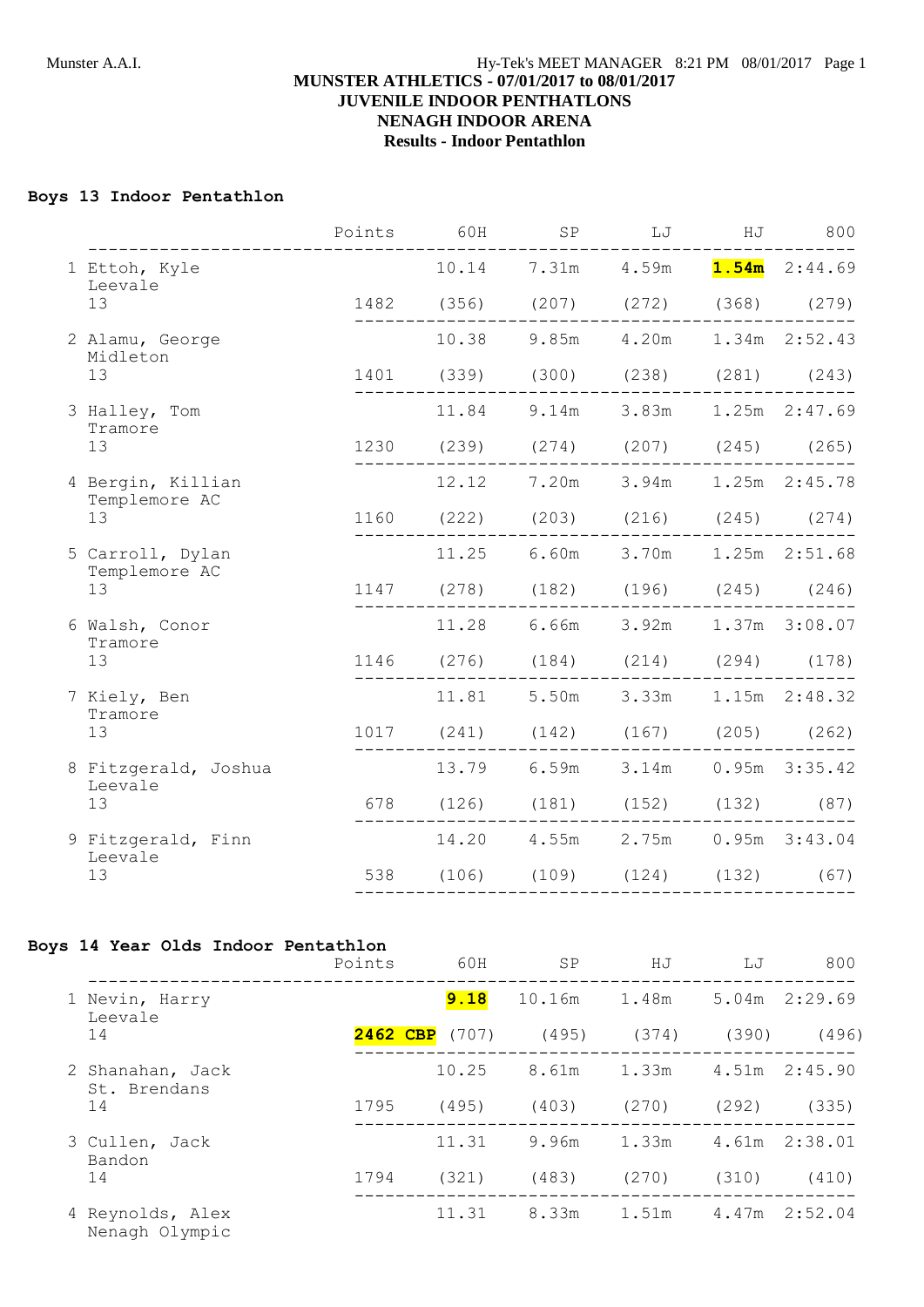# **MUNSTER ATHLETICS - 07/01/2017 to 08/01/2017**

**JUVENILE INDOOR PENTHATLONS**

## **NENAGH INDOOR ARENA Results - Indoor Pentathlon**

|  | 14                              | 1670       | (321) | (386) | (396)                                   | (285) | (282)             |
|--|---------------------------------|------------|-------|-------|-----------------------------------------|-------|-------------------|
|  | 5 Salim Said, Yasin<br>Leevale  |            | 11.91 | 5.73m | 1.15m                                   |       | 3.98m 2:05.33     |
|  | 14                              | 1622       | (238) |       | (233) (159) (203) (789)                 |       |                   |
|  | 6 Murphy, Colin<br>Leevale      |            | 10.08 | 6.98m | 1.24m                                   |       | 4.37m 2:48.79     |
|  | 14                              | 1621 (526) |       |       | $(306)$ $(212)$                         |       | $(267)$ $(310)$   |
|  | 7 McConway, Noah<br>St. Cronans |            | 11.46 | 9.72m | 1.36m                                   |       | $3.92m$ $2:56.64$ |
|  | 14                              | 1496       | (299) | (469) | $(290)$ $(193)$ $(245)$                 |       |                   |
|  | 8 O'Boyle, Cian<br>Marian       |            | 11.84 |       | 5.91m 1.30m 4.19m 2:32.09               |       |                   |
|  | 14                              | 1448       |       |       | $(247)$ $(244)$ $(250)$ $(237)$ $(470)$ |       |                   |
|  | 9 Callinan, Conor<br>Leevale    |            |       |       | 10.97 5.91m 1.21m 4.32m 3:05.22         |       |                   |
|  | 14                              | 1253       |       |       | (373) (244) (194) (259)                 |       | (183)             |
|  |                                 |            |       |       |                                         |       |                   |

## **Boys 15 Year Olds Indoor Pentathlon**

|                                      | Points | 60H   | SP                                      | ΗJ                              | LJ | 800           |
|--------------------------------------|--------|-------|-----------------------------------------|---------------------------------|----|---------------|
| 1 Ademola, Reece<br>Leevale          |        |       | 9.69 10.28m 1.66m                       |                                 |    | 5.18m 3:04.11 |
| 15                                   |        |       | 2222 (601) (502) (512) (417) (190)      |                                 |    |               |
| 2 Kissane, Jordan<br>Tralee Harriers |        | 10.29 | 9.80m                                   | 1.51m                           |    | 4.74m 2:50.13 |
| 15                                   | 1989   |       | $(488)$ $(474)$ $(396)$ $(333)$ $(298)$ |                                 |    |               |
| 3 Colllins, Hugh<br>Leevale          |        | 9.79  | 8.29m                                   | 1.36m                           |    | 5.14m 2:50.63 |
| 15                                   | 1958   | (581) |                                         | $(384)$ $(290)$ $(409)$ $(294)$ |    |               |
| 4 Carroll, Mark<br>Templemore AC     |        |       | 10.41 8.66m 1.42m                       |                                 |    | 4.89m 2:44.49 |
| 15                                   | 1912   |       | $(466)$ $(406)$ $(331)$ $(361)$ $(348)$ |                                 |    |               |
| 5 Walsh, Brendan<br>St. Brendans     |        | 10.58 | 9.26m                                   | 1.39m                           |    | 4.42m 2:55.46 |
| 15                                   | 1719   | (437) | (441)                                   | $(310)$ $(276)$                 |    | (255)         |
| 6 Higgins, Joseph<br>Leevale         |        | 10.97 | 7.09m                                   | 1.45m                           |    | 4.44m 2:58.01 |
| 15                                   |        |       | 1553 (373) (313) (352) (280) (235)      |                                 |    |               |
|                                      |        |       |                                         |                                 |    |               |